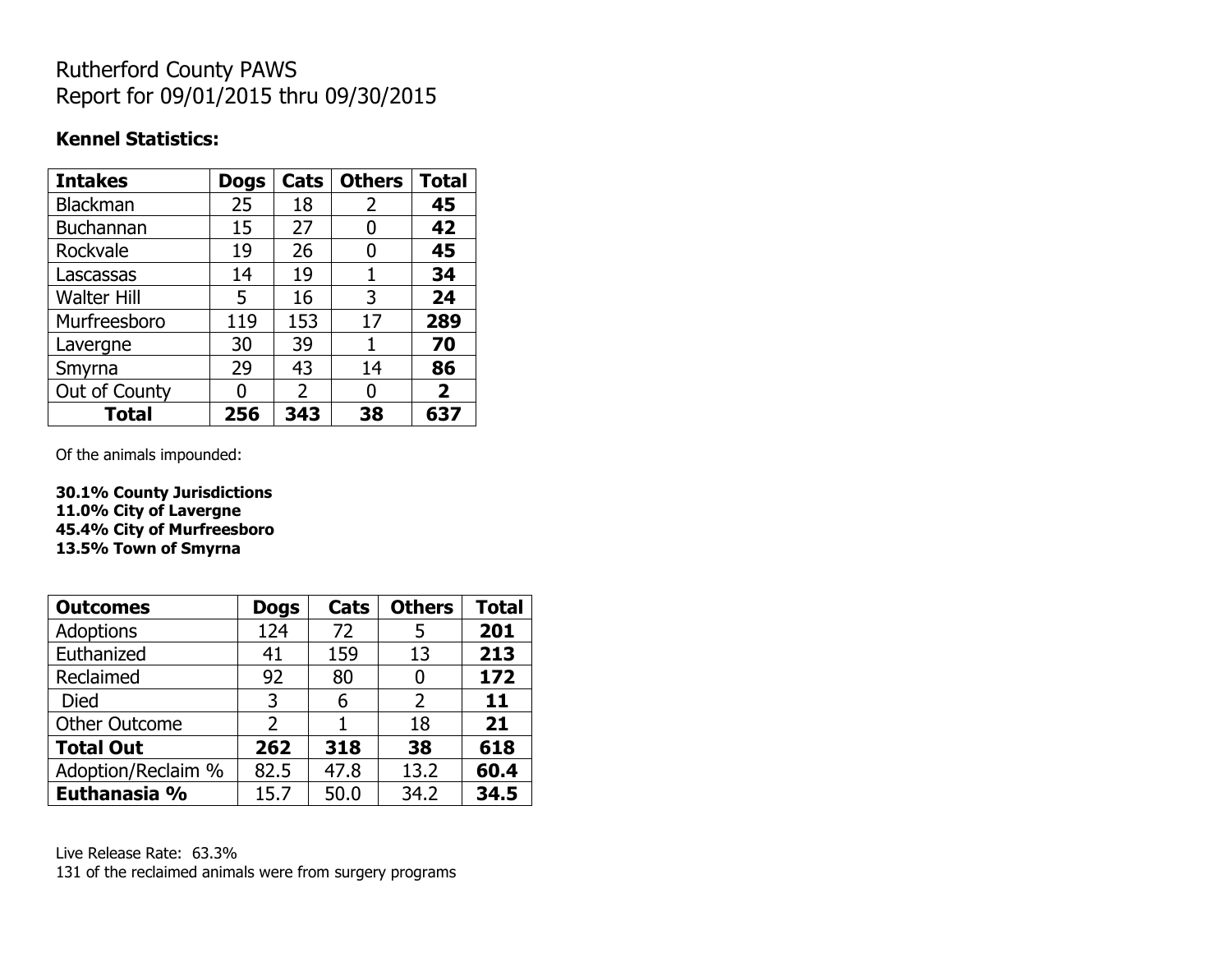Animals left in shelter on 09/30/2015: 111

2104 People visited the shelter looking for a lost /new pet.

2297 Logged calls/voice mails for the month.

#### **Activity Report by Jurisdiction:**

| Zones        | <b>Calls Received</b> | Calls Completed |
|--------------|-----------------------|-----------------|
| Blackman     | 212                   | 212             |
| Buchannan    | 86                    | 87              |
| Lavergne     | 175                   | 177             |
| Lascassas    | 124                   | 125             |
| Murfreesboro | 593                   | 597             |
| Rockvale     | 84                    | 83              |
| Smyrna       | 153                   | 154             |
| Walter Hill  | 108                   | 108             |
| Out of Area  | 8                     | 8               |
| <b>Total</b> | 1543                  | 1551            |

40.3% County Jurisdictions 11.4% City of Lavergne 38.4% City of Murfreesboro 9.9% Town of Smyrna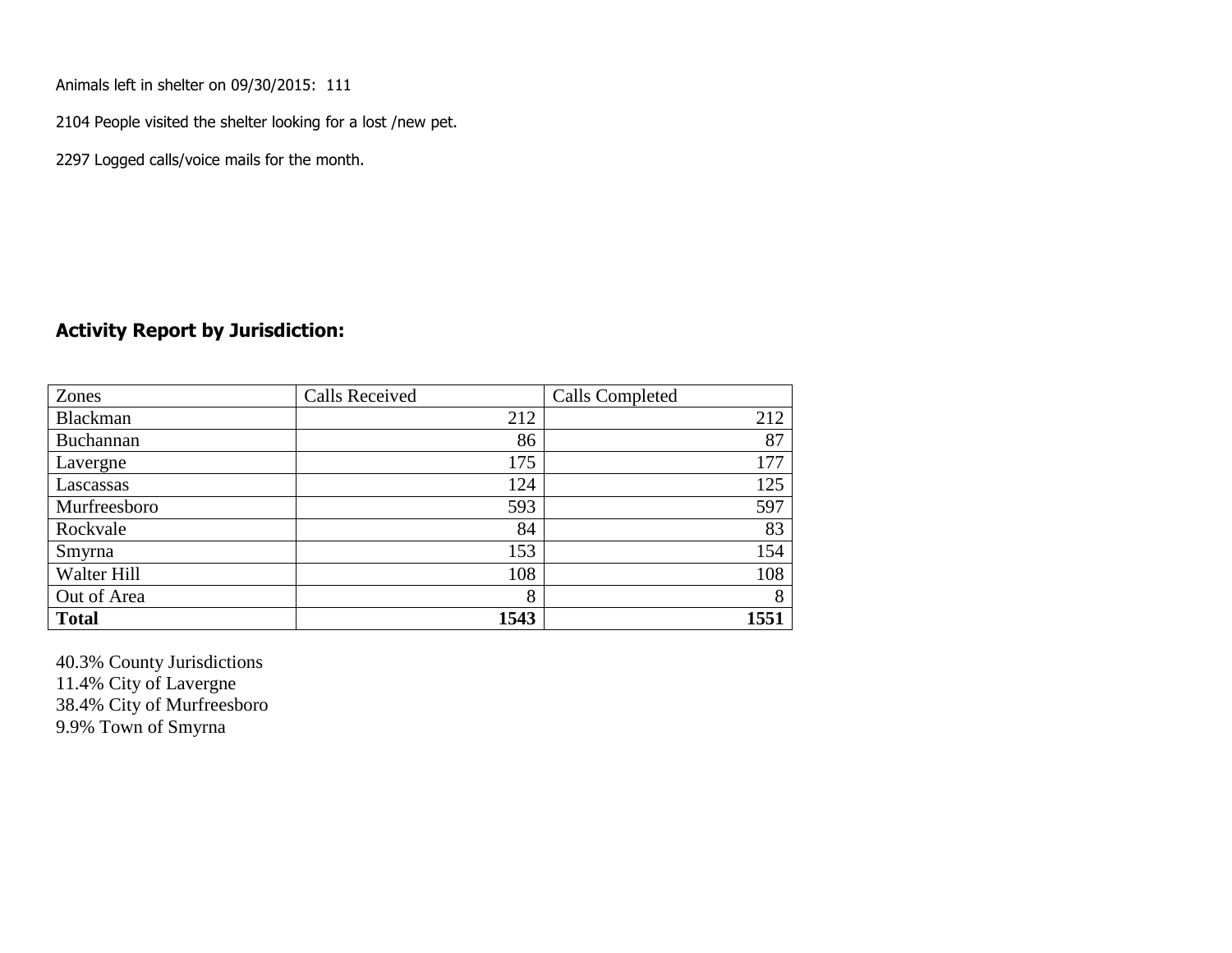# **Mileage:**

| <b>Officer</b> | <b>Miles</b> |
|----------------|--------------|
| 421            | 1566         |
| 422            | 913          |
| 425            | 1165         |
| 427            | 1178         |
| 428            | 1412         |
| 430            | 1257         |
| 432            | 1072         |
| 437            | 1184         |
|                |              |
|                |              |
|                |              |
|                |              |
|                |              |
|                |              |
|                |              |
|                |              |
|                |              |
| <b>Total</b>   | 9747         |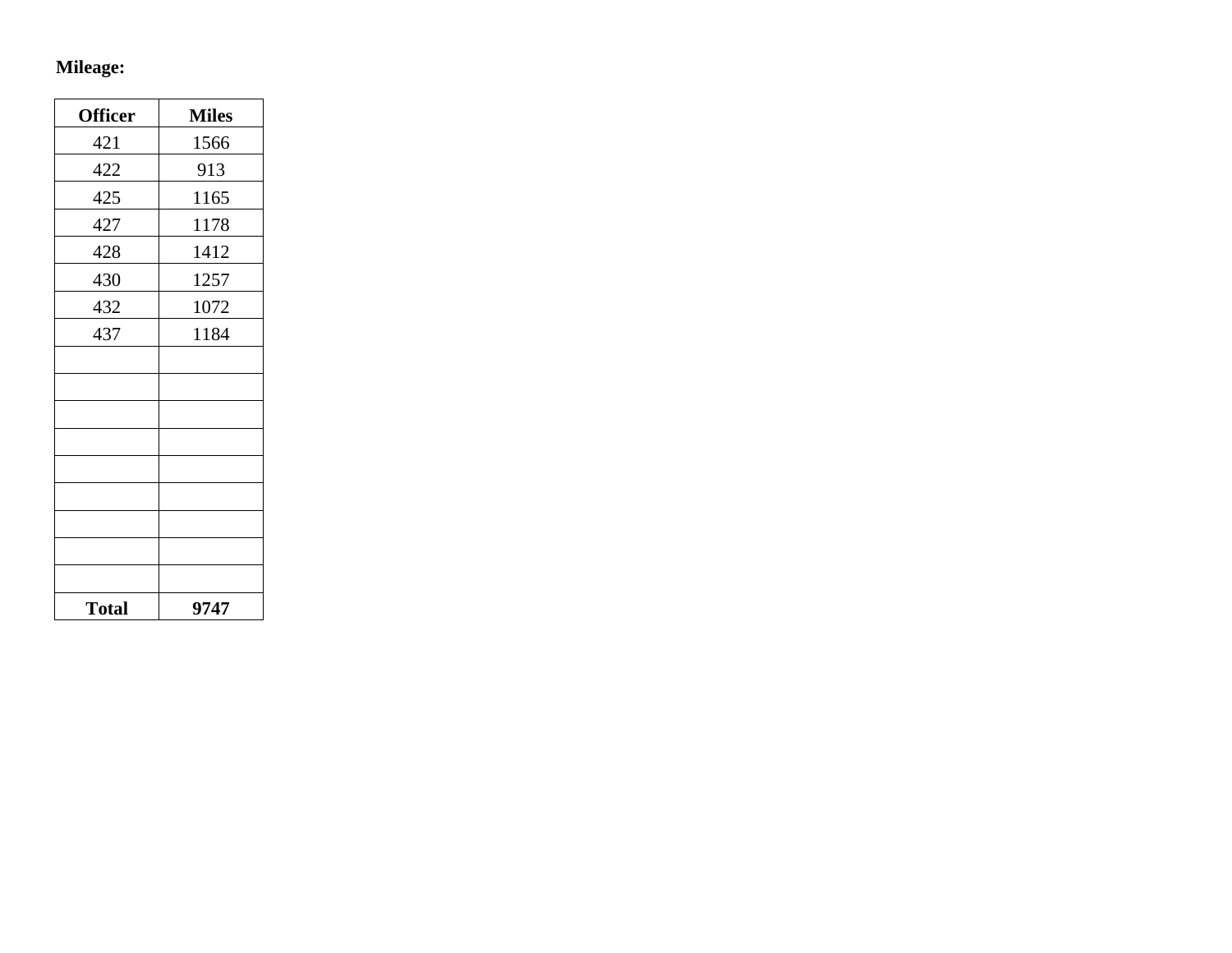# Fiscal Year-to-Date Report 07/01/15 thru 09/30/2015

#### **Kennel Statistics:**

| <b>Intakes</b>     | <b>Dogs</b> | Cats | <b>Others</b>  | <b>Total</b> |
|--------------------|-------------|------|----------------|--------------|
| <b>Blackman</b>    | 59          | 70   |                | 136          |
| Buchannan          | 45          | 104  | 3              | 152          |
| Rockvale           | 48          | 60   | 2              | 110          |
| Lascassas          | 50          | 59   | $\overline{2}$ | 111          |
| <b>Walter Hill</b> | 23          | 23   | 6              | 52           |
| Murfreesboro       | 349         | 553  | 73             | 975          |
| Lavergne           | 101         | 90   | 14             | 205          |
| Smyrna             | 81          | 128  | 23             | 232          |
| Out of County      | 8           | 2    | O              | 10           |
| <b>Total</b>       | 764         | 1089 | 130            | 1983         |

Of the animals impounded since July 01: **28.8% County Jurisdictions 10.3% City of Lavergne 49.2% City of Murfreesboro 11.7% Town of Smyrna**

| <b>Outcomes</b>      | <b>Dogs</b> | Cats | <b>Others</b> | <b>Total</b> |
|----------------------|-------------|------|---------------|--------------|
| <b>Adoptions</b>     | 374         | 229  | 9             | 612          |
| Euthanized           | 186         | 658  | 58            | 902          |
| Reclaimed            | 200         | 147  | 0             | 347          |
| <b>Died</b>          | 5           | 24   | 5             | 34           |
| <b>Other Outcome</b> | 4           | 8    | 57            | 69           |
| <b>Total Out</b>     | 769         | 1066 | 129           | 1964         |
| Adoption/Reclaim %   | 74.7        | 35.3 | 7.0           | 48.8         |
| Euthanasia %         | 24.2        | 61.7 | 45.0          | 45.9         |

Live Release Rate: 51.7 %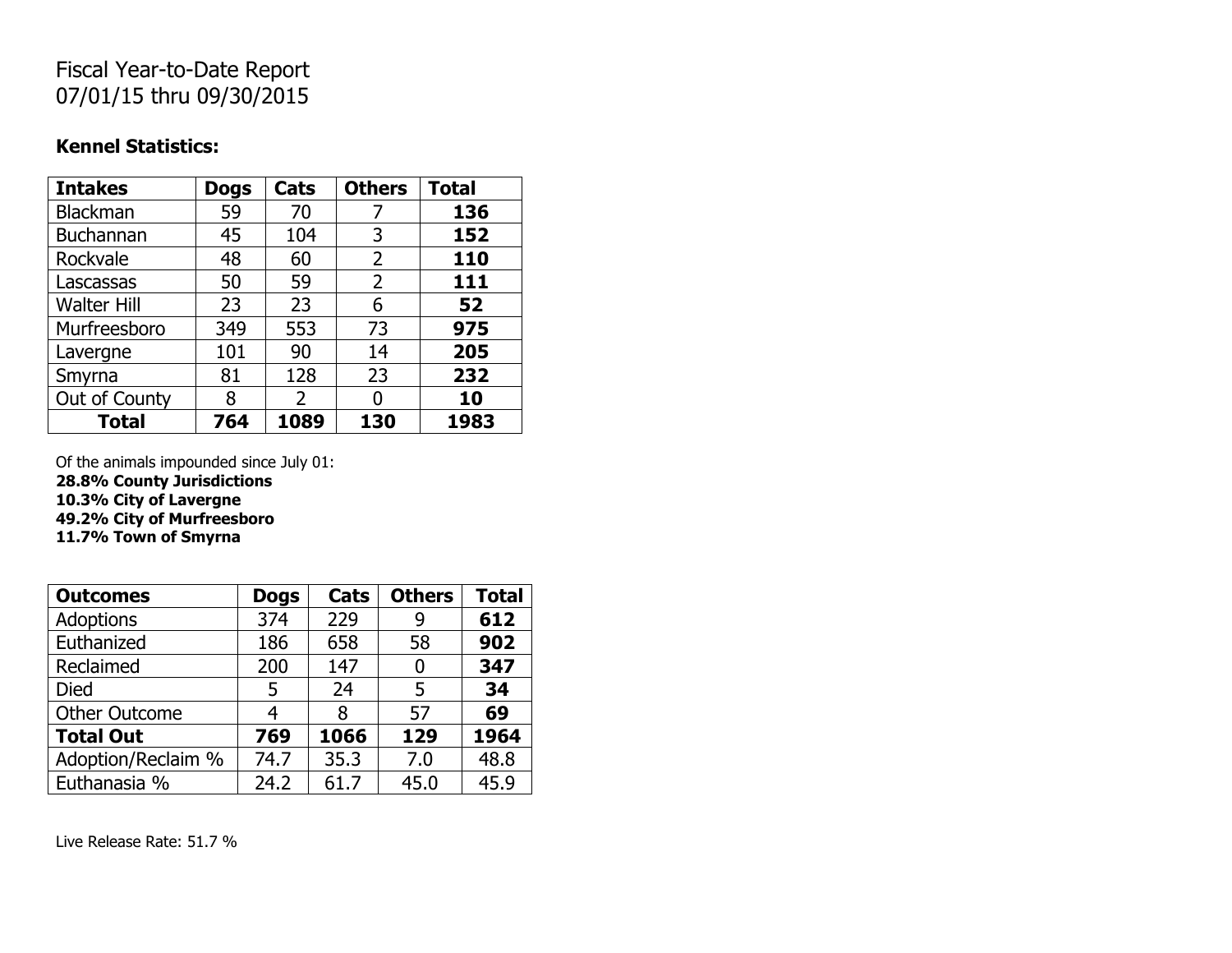7023 People have visited the shelter since July 01, 2015 looking for a lost /new pet.

7238 Logged calls/voice mails since July 01, 2015.

### **Activity Report by Jurisdiction:**

| Zones           | <b>Calls Received</b> | Calls Completed |
|-----------------|-----------------------|-----------------|
| <b>Blackman</b> | 603                   | 603             |
| Buchannan       | 372                   | 369             |
| Lavergne        | 658                   | 655             |
| Lascassas       | 384                   | 383             |
| Murfreesboro    | 1797                  | 1803            |
| Rockvale        | 297                   | 294             |
| Smyrna          | 418                   | 418             |
| Walter Hill     | 303                   | 305             |
| Out of Area     | 29                    | 29              |
| <b>Total</b>    | 4861                  | 4859            |

40.9% County Jurisdictions 13.5% City of Lavergne 37.0% City of Murfreesboro 8.6% Town of Smyrna